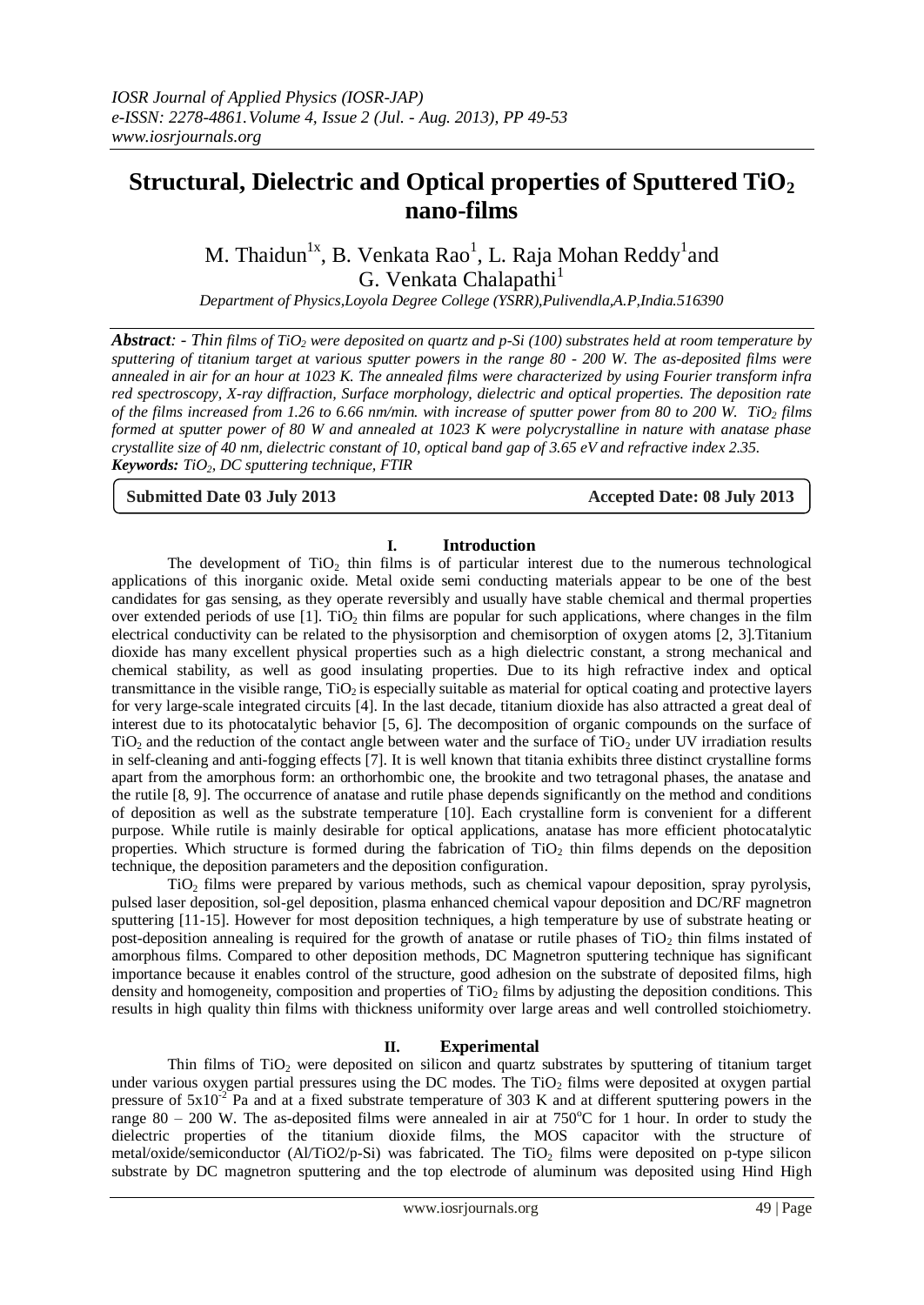Vacuum coating unit by vacuum evaporation. The Si wafers were placed in Teflon container. Insoluble organic contaminants in the wafer can be removed by immersing the wafers in the organic clean solution, which is maintained (5:1:1, H<sub>2</sub>O: H<sub>2</sub>O<sub>2</sub>: NH<sub>4</sub>OH) for 10 minutes. Removed carrier form the organic clean solution and rinse wafer in the deionized water for one minute. Submerge the carrier with wafer in the oxide strip solution (50:1, H2O:HF) for 15 seconds in order to remove silicon dioxide that may be accumulated as a result of organic clean. Then remove carrier from the bath and rinse the wafer in deionized water for one minute. Finally removed the substrates from the substrate carrier contained deionized water and blown dry with nitrogen. The deposited films were characterized by studying Structural characterizations of thin films have been done by Xraydiffraction (XRD), The chemical binding configuration using Fourier transform infrared spectroscopy, optical and and dielectric properties of the films was studied using UV - Vis - NIR spectrophotometer.

# **III. Results And Discussion**

Figure 3.1 shows the X-ray diffraction profiles of the films formed at different sputtering powers. TiO<sub>2</sub> films deposited at room temperature (303 K) were of X-ray amorphous. The as-deposited films were annealed in air for 1 hour at 1023 K. During DC reactive magnetron sputtering, the particles generally impinge on the substrate with energy in the range of  $1-10$  eV [16], which accelerates the growth of sputtered TiO<sub>2</sub> films with anatase or rutile phase [17]. The films formed at low sputtering power of 80 W showed four weak diffraction peaks were obtained (101), (110), (004) and (200) reflections at  $2\theta = 25.24$ , 33.1, 38.02 and 47.7° with low intensity indicated the groth of  $TiO<sub>2</sub>$  with anatase phase [18]. It indicated that the films formed at 80 W and annealed at  $1023$  K were polycrystalline in nature with anatase phase of  $TiO<sub>2</sub>$ . As the sputtering power increased to 120 W, in addition to these peaks another diffraction peaks was obtained (110) planes at  $2\theta = 27.3^\circ$  related to the rutile phase of  $TiO<sub>2</sub>$  indicated the presence of mixed phase [19]. The intensity of the reflections (101) was decreased with the increase of sputtering power from 120 to 200 W indicated the decrease in anatase phase TiO<sub>2</sub>. The full width at half maximum was decreased related to the (101) plane of anatase phase of TiO<sub>2</sub> with the increase of sputtering power indicated the decrease in crystallite size. The intensity of (110) peak is increased and FWHM decreased with the increase in sputtering power from 120 to 200 W indicated the growth of rutile phase at higher sputter powers. The crystallite size of the films was calculated using Debye-Scherrer's equation L =  $0.89 \lambda / \beta \cos \theta$  ----------- (1)

$$
= 0.89 \lambda / \beta \cos\theta
$$

Here, λ is the wavelength of the X-rays, β the full width at half maximum intensity of the peak and θ the Bragg diffraction angle. The crystallite size of the anatase TiO<sub>2</sub> films decreased from 40 to 20 nm with the increase of sputter power from 80 to 200 W. And the crystallite size of the rutile phase TiO<sub>2</sub> films were increased from 10 to 30 nm with the increase of sputter power in the range  $80 - 200$  W.

Fourier transform infrared spectra (FTIR) of  $TiO<sub>2</sub>$  films deposited at different sputtering powers are shown in figure 3.2. The FTIR spectra of the films deposited at low sputtering power of 80 W showed a broad absorption band at 438 cm<sup>-1</sup> related to the stretching vibration of Ti-O-Ti in anatase phase TiO<sub>2</sub> [20]. When sputter power increased to 120 W, the absorption bands at 494 and 668 were observed with minimum intensity. The band situated at 494 and 668 cm<sup>-1</sup> related to the rutile phase vibrational mode of TiO<sub>2</sub> [21]. Further increase of sputtering power to 160 W, the intensity of the bands at 494 and 668 cm<sup>-1</sup> were increased indicated the growth of rutile phase TiO<sub>2</sub>. The absorption band seen at 438 cm<sup>-1</sup> was decreased with the increase of sputtering power indicated the anatase phase  $TiO<sub>2</sub>$  decreased with the increase of sputtering power. These results are well supported to the X-ray diffraction studies.

The dielectric constant was calculated from the capacitance - voltage curves using the following formula,

C = kεoA / t --------- (2)

Where C is the capacitance, k the dielectric constant of the material,  $\varepsilon_0$  the permittivity of free space  $(8.85 \times 10^{-3}$  fF/ $\mu$ m), A the area of the capacitor, and t the thickness of the dielectric. The dielectric constant of the TiO<sup>2</sup> films formed at sputter power of 80 W was 10 and it increased to 35 with the increase of sputtering power to 200 W. Figure 3.3 shows the dependence of dielectric constant on sputter power. The dielectric constant of the films increased with the increase of sputter power. These annealed films at different sputter powers leads to decrease of structural defects, and change the phase transformation from anatase to rutile phase, hence enhance in the dielectric constant of the  $TiO<sub>2</sub>$  films.

The optical transmittance spectra of the TiO<sub>2</sub> films formed at different sputtering powers are shown in figure 3.4. Obviously, the optical transmittance is high in the visible region and increased with the decrease of sputter power from 200 to 80 W respectively [22]. The optical transmittance of the films formed at high sputtering power of 200 W was low due to the formation of substoichiometric  $TiO<sub>2</sub>$  films. The presences of nonreactive titanium along with TiO<sub>2</sub> acts as scattering centers of light and thus decrease in the transmittance of the films. As the sputtering power decreased to 80 W the transmittance of the films increased since the oxygen ion vacancies tend to disappeared and hence the composition of the films approached to the stoichiometric titanium dioxide. The optical absorption edge of the films shifted markedly towards lower wavelengths side with the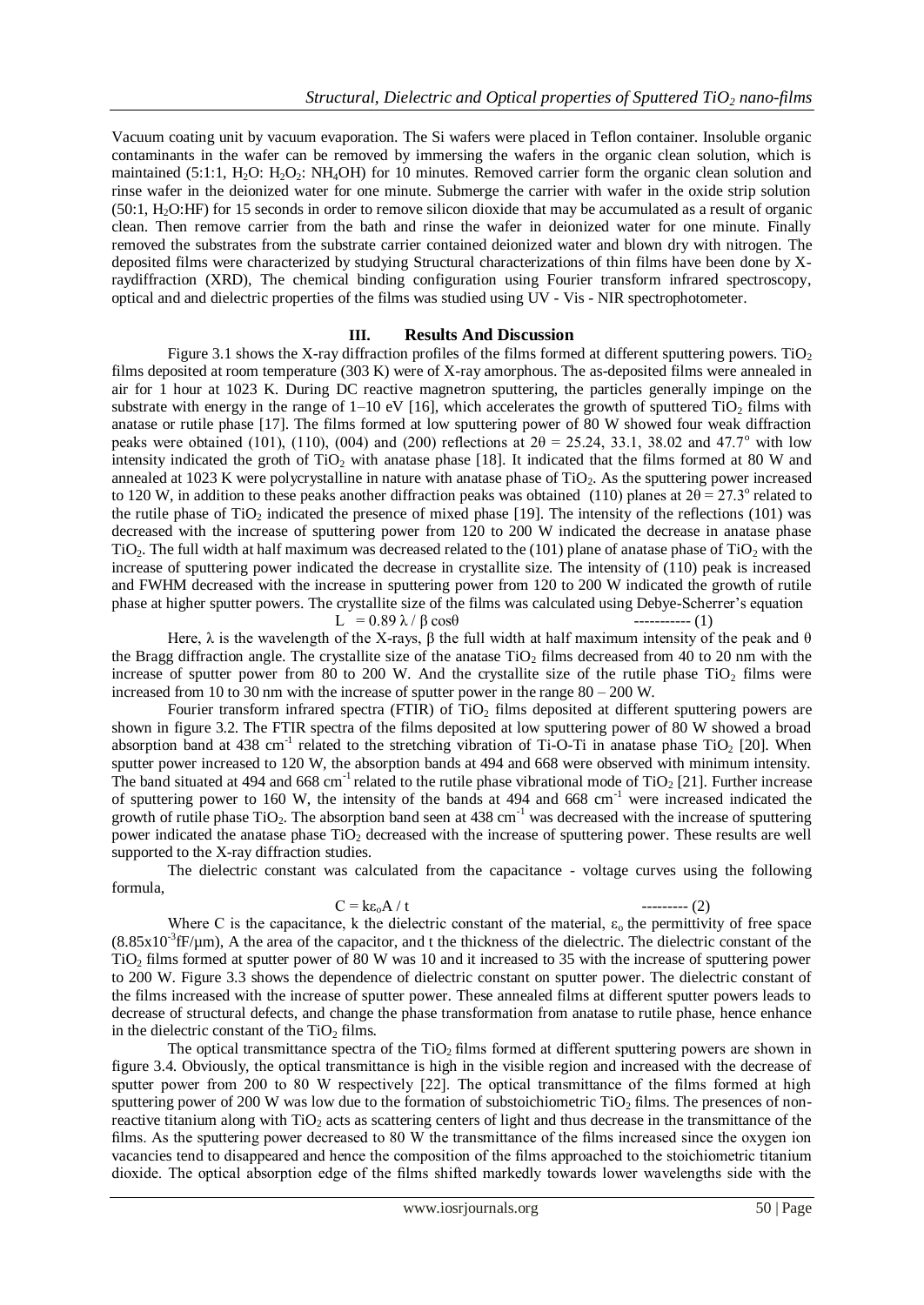decrease of sputter power. The optical absorption coefficient  $\alpha(\lambda)$  was calculated from the optical transmittance data where the reflection losses were taken in to consideration.

Figure 3.5 shows the plots of  $(ahv)^2$  versus photon energy (hv) of the films formed at different sputtering powers. The extrapolation of the linear position of the plots to  $\alpha = 0$  resulted the optical band gap. The optical band gap of the films decreased from 3.65 to 3.50 eV with the increase of sputtering power from 80 to 200 W. The low value of optical band gap of the films formed at high sputtering power was due to the formation of substoichiometric films. In the literature, it was noticed that these results are good agreement with anatase  $TiO<sub>2</sub>$  band gap of 3.71 eV [23]. The rutile phase  $TiO<sub>2</sub>$  band gap was 3.30 eV.

The refractive index (n) of the films was determined from the optical transmittance interference data employing Swanepoel's envelope method [24] using the equation:

$$
n(\lambda) = [N + (N^{2} - n_{0}^{2}n_{1}^{2})^{1/2}]^{1/2}
$$
 and  
N = 2n<sub>0</sub>n<sub>1</sub>[(T<sub>max</sub>-T<sub>min</sub>)/T<sub>max</sub>T<sub>min</sub>] + (n<sub>0</sub><sup>2</sup>+n<sub>1</sub><sup>2</sup>) / 2  
----- (4)

where  $T_{\text{max}}$  and  $T_{\text{min}}$  are the optical transmittance maximum and minimum respectively. The variation of refractive index (at 500 nm) as a function of sputtering power is shown in figure 3.6. The refractive index of the films at the wavelength of 500 nm decreased from 2.48 to 2.35 with the decrease of sputtering power from 200 to 80 W respectively. The low value of refractive index of the films formed at low sputtering power of 80 W was due to the single phase TiO<sub>2</sub> films. The high value of refractive index in the films formed at high sputtering power 200 W was due to the presence of mixed phases of  $TiO<sub>2</sub>$ .



Fig. 3.1 XRD profiles of  $TiO<sub>2</sub>$  films at different sputter powers



Fig. 3.2 FT IR spectra of  $TiO<sub>2</sub>$  films formed at different sputter powers.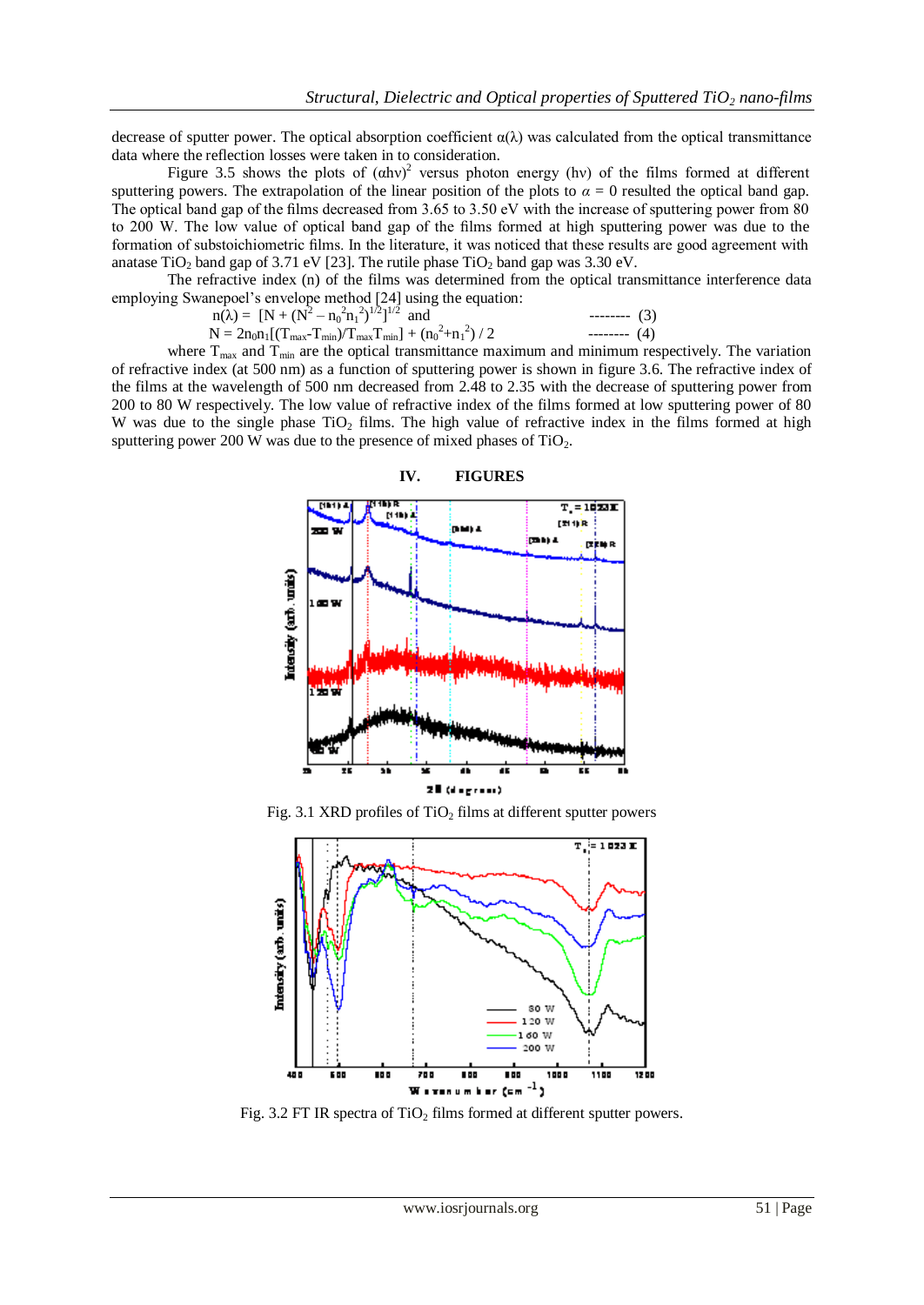

Fig. 3.5 Plots of  $(ahu)^2$  versus (hv) of TiO<sub>2</sub> films formed at different sputter powers.